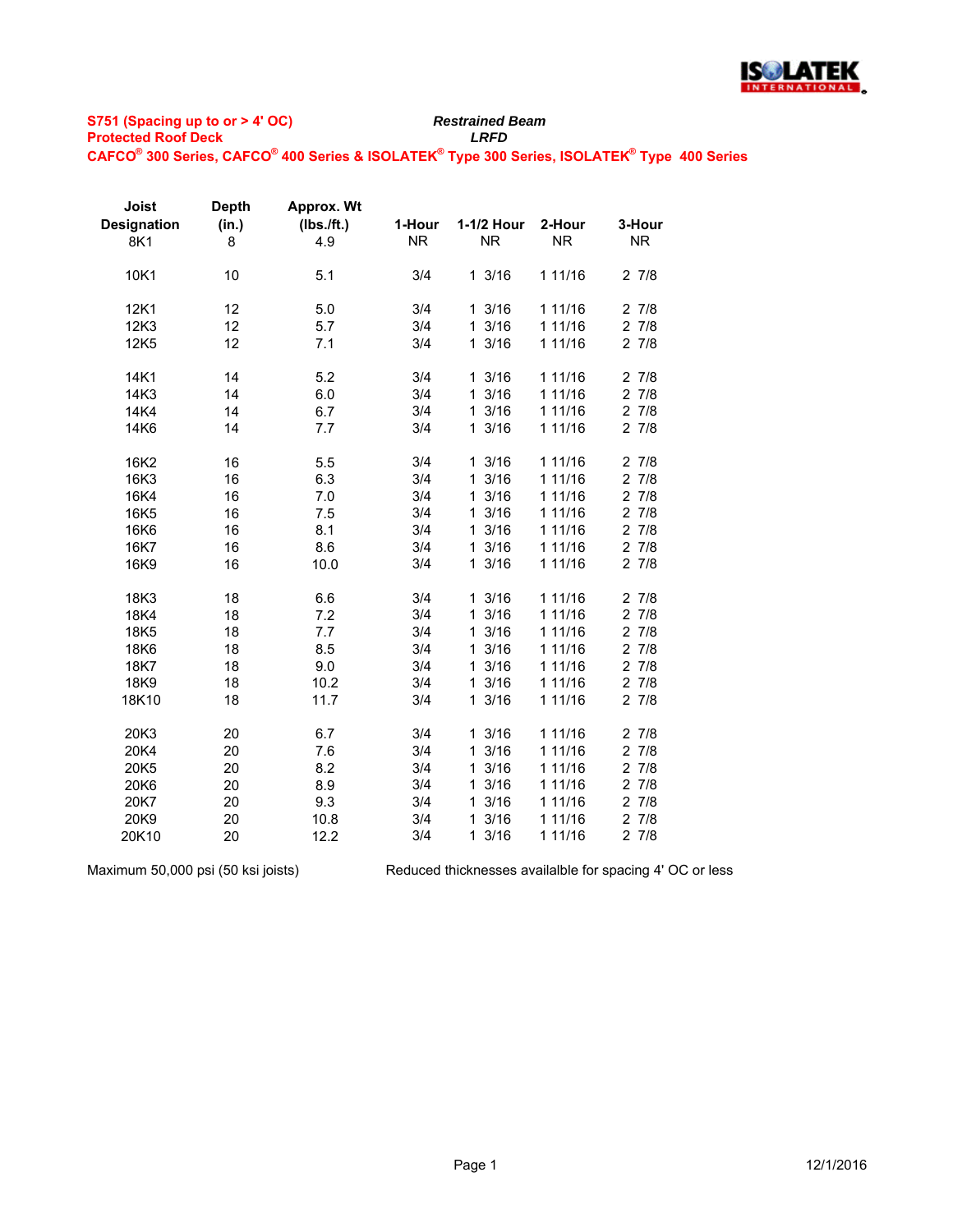

| Joist              | <b>Depth</b> | Approx. Wt |        |                     |         |           |
|--------------------|--------------|------------|--------|---------------------|---------|-----------|
| <b>Designation</b> | (in.)        | (Ibs./ft.) | 1-Hour | 1-1/2 Hour          | 2-Hour  | 3-Hour    |
| 22K4               | 22           | 8.0        | 3/4    | 13/16               | 1 11/16 | 27/8      |
| 22K5               | 22           | 8.8        | 3/4    | 13/16               | 1 11/16 | 27/8      |
| 22K6               | 22           | 9.2        | 3/4    | 13/16               | 1 11/16 | 27/8      |
| 22K7               | 22           | 9.7        | 3/4    | 13/16               | 1 11/16 | 27/8      |
| 22K9               | 22           | 11.9       | 3/4    | 13/16               | 1 11/16 | 27/8      |
| 22K10              | 22           | 12.6       | 3/4    | 13/16               | 1 11/16 | 27/8      |
| 22K11              | 22           | 13.8       | 3/4    | 13/16               | 1 11/16 | 27/8      |
|                    |              |            |        |                     |         |           |
| 24K4               | 24           | 8.4        | 3/4    | 13/16               | 1 11/16 | 27/8      |
| 24K5               | 24           | 9.3        | 3/4    | 13/16               | 1 11/16 | 27/8      |
| 24K6               | 24           | 9.7        | 3/4    | 13/16               | 1 11/16 | 27/8      |
| 24K7               | 24           | 10.1       | 3/4    | 13/16               | 1 11/16 | 27/8      |
| 24K8               | 24           | 11.5       | 3/4    | 13/16               | 1 11/16 | 27/8      |
| 24K9               | 24           | 12.0       | 3/4    | 13/16               | 1 11/16 | 27/8      |
| 24K10              | 24           | 13.1       | 3/4    | 13/16               | 1 11/16 | 27/8      |
| 24K12              | 24           | 16.0       | 3/4    | 13/16               | 1 11/16 | 27/8      |
|                    |              |            |        |                     |         |           |
| 26K <sub>5</sub>   | 26           | 9.8        | 3/4    | 13/16               | 1 11/16 | 27/8      |
| 26K6               | 26           | 10.6       | 3/4    | 13/16               | 1 11/16 | 27/8      |
| 26K7               | 26           | 10.9       | 3/4    | 3/16<br>1           | 1 11/16 | $2 \t7/8$ |
| 26K8               | 26           | 12.1       | 3/4    | 13/16               | 1 11/16 | 27/8      |
| 26K9               | 26           | 12.2       | 3/4    | 13/16               | 1 11/16 | 27/8      |
| 26K10              | 26           | 13.8       | 3/4    | 3/16<br>$\mathbf 1$ | 1 11/16 | 27/8      |
| 26K12              | 26           | 16.6       | 3/4    | 13/16               | 1 11/16 | 27/8      |
|                    |              |            |        |                     |         |           |
| 28K6               | 28           | 11.4       | 3/4    | 13/16               | 1 11/16 | 27/8      |
| 28K7               | 28           | 11.8       | 3/4    | 13/16               | 1 11/16 | 27/8      |
| 28K8               | 28           | 12.7       | 3/4    | 13/16               | 1 11/16 | 27/8      |
| 28K9               | 28           | 13.0       | 3/4    | 3/16<br>1.          | 1 11/16 | 27/8      |
| 28K10              | 28           | 14.3       | 3/4    | 13/16               | 1 11/16 | 27/8      |
| 28K12              | 28           | 17.1       | 3/4    | 13/16               | 1 11/16 | 27/8      |
|                    |              |            |        |                     |         |           |
| 30K7               | 30           | 12.3       | 3/4    | 13/16               | 1 11/16 | 27/8      |
| 30K8               | 30           | 13.2       | 3/4    | 13/16               | 1 11/16 | 27/8      |
| 30K9               | 30           | 13.4       | 3/4    | 3/16<br>1.          | 1 11/16 | 27/8      |
| 30K10              | 30           | 15.0       | 3/4    | 13/16               | 1 11/16 | 27/8      |
| 30K11              | 30           | 16.4       | 3/4    | 13/16               | 1 11/16 | 27/8      |
| 30K12              | 30           | 17.6       | 3/4    | 13/16               | 1 11/16 | 27/8      |
|                    |              |            |        |                     |         |           |
| 18LH02             | 18           | 10         | 3/4    | 13/16               | 1 11/16 | 27/8      |
| 18LH03             | 18           | 11         | 3/4    | 13/16               | 1 11/16 | 27/8      |
| 18LH04             | 18           | 12         | 3/4    | 13/16               | 1 11/16 | 27/8      |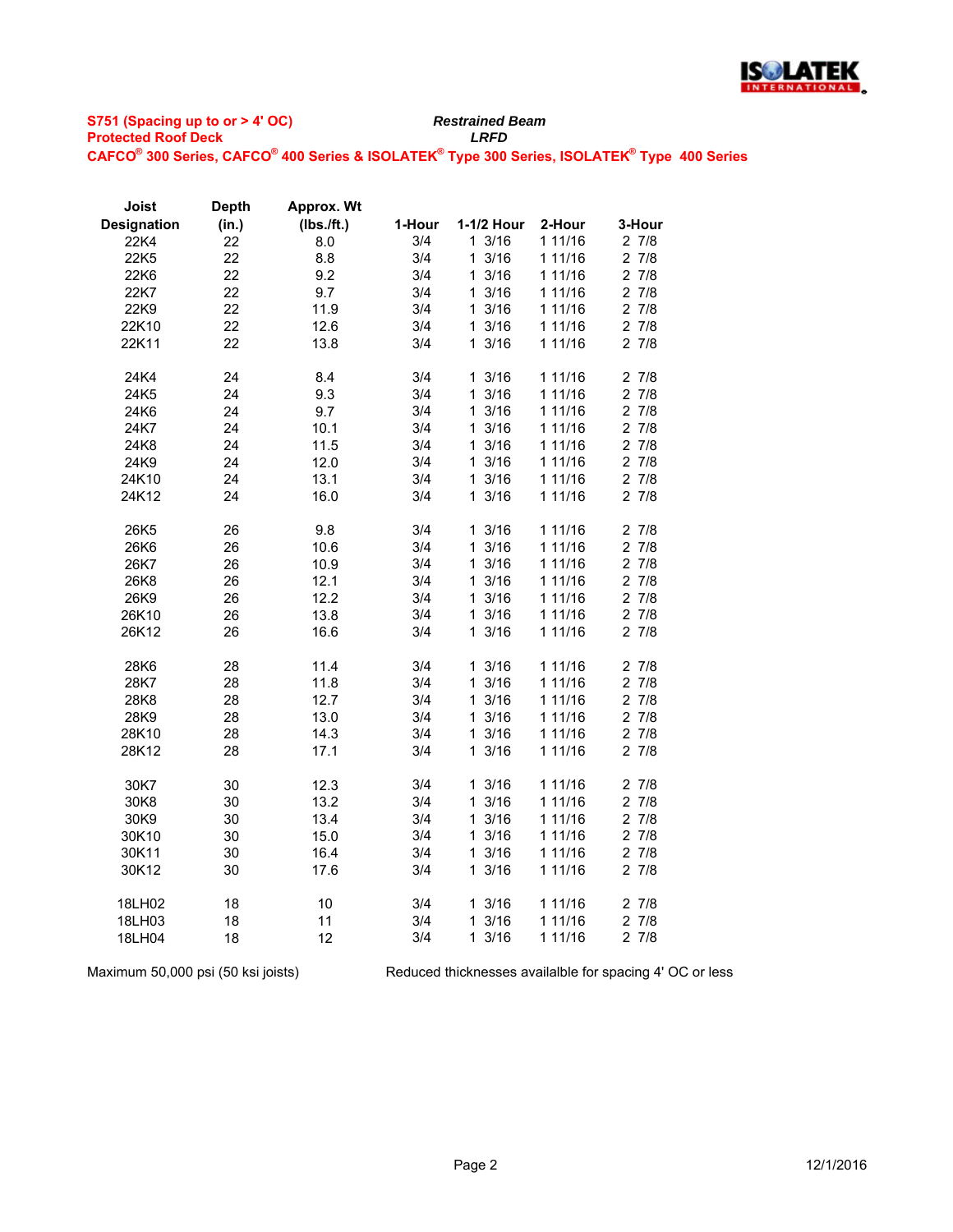

| Joist              | <b>Depth</b> | <b>Approx. Wt</b> |        |                      |         |           |
|--------------------|--------------|-------------------|--------|----------------------|---------|-----------|
| <b>Designation</b> | (in.)        | (Ibs./ft.)        | 1-Hour | 1-1/2 Hour           | 2-Hour  | 3-Hour    |
| 18LH05             | 18           | 15                | 3/4    | 13/16                | 1 11/16 | 27/8      |
| 18LH06             | 18           | 15                | 3/4    | 3/16<br>$\mathbf{1}$ | 1 11/16 | 27/8      |
| 18LH07             | 18           | 17                | 3/4    | 13/16                | 1 11/16 | 27/8      |
| 18LH08             | 18           | 19                | 3/4    | 13/16                | 1 11/16 | 27/8      |
| 18LH09             | 18           | 21                | 3/4    | 3/16<br>1.           | 1 11/16 | 27/8      |
| 20LH02             | 20           | 10                | 3/4    | 13/16                | 1 11/16 | 27/8      |
| 20LH03             | 20           | 11                | 3/4    | 3/16<br>$\mathbf{1}$ | 1 11/16 | 27/8      |
| 20LH04             | 20           | 12                | 3/4    | 13/16                | 1 11/16 | 27/8      |
| 20LH05             | 20           | 14                | 3/4    | 3/16<br>1.           | 1 11/16 | 27/8      |
| 20LH06             | 20           | 15                | 3/4    | 3/16<br>$\mathbf{1}$ | 1 11/16 | 27/8      |
| 20LH07             | 20           | 17                | 3/4    | 13/16                | 1 11/16 | 27/8      |
| 20LH08             | 20           | 19                | 3/4    | 13/16                | 1 11/16 | 27/8      |
| 20LH09             | 20           | 21                | 3/4    | 13/16                | 1 11/16 | 27/8      |
| 20LH10             | 20           | 23                | 3/4    | 3/16<br>$\mathbf{1}$ | 1 11/16 | 27/8      |
| 24LH03             | 24           | 11                | 3/4    | 13/16                | 1 11/16 | 27/8      |
| 24LH04             | 24           | 12                | 3/4    | $\mathbf{1}$<br>3/16 | 1 11/16 | $2 \t7/8$ |
| 24LH05             | 24           | 13                | 3/4    | 13/16                | 1 11/16 | 27/8      |
| 24LH06             | 24           | 16                | 3/4    | 13/16                | 1 11/16 | 27/8      |
| 24LH07             | 24           | 17                | 3/4    | 13/16                | 1 11/16 | 27/8      |
| 24LH08             | 24           | 18                | 3/4    | 13/16                | 1 11/16 | $2 \t7/8$ |
| 24LH09             | 24           | 21                | 3/4    | 13/16                | 1 11/16 | 27/8      |
| 24LH10             | 24           | 23                | 3/4    | 13/16                | 1 11/16 | 27/8      |
| 24LH11             | 24           | 25                | 3/4    | 3/16<br>1.           | 1 11/16 | 27/8      |
| 28LH05             | 28           | 13                | 3/4    | 13/16                | 1 11/16 | 27/8      |
| 28LH06             | 28           | 16                | 3/4    | $\mathbf{1}$<br>3/16 | 1 11/16 | 27/8      |
| 28LH07             | 28           | 17                | 3/4    | 13/16                | 1 11/16 | 27/8      |
| 28LH08             | 28           | 18                | 3/4    | 3/16<br>1.           | 1 11/16 | 27/8      |
| 28LH09             | 28           | 21                | 3/4    | 13/16                | 1 11/16 | 27/8      |
| 28LH10             | 28           | 23                | 3/4    | 13/16                | 1 11/16 | 27/8      |
| 28LH11             | 28           | 25                | 3/4    | 13/16                | 1 11/16 | 27/8      |
| 28LH12             | 28           | 27                | 3/4    | 13/16                | 1 11/16 | 27/8      |
| 28LH13             | 28           | 30                | 3/4    | 3/16<br>$\mathbf{1}$ | 1 11/16 | 27/8      |
| 32LH06             | 32           | 14                | 3/4    | 13/16                | 1 11/16 | 27/8      |
| 32LH07             | 32           | 16                | 3/4    | $\mathbf{1}$<br>3/16 | 1 11/16 | 27/8      |
| 32LH08             | 32           | 17                | 3/4    | 13/16                | 1 11/16 | 27/8      |
| 32LH09             | 32           | 21                | 3/4    | 13/16                | 1 11/16 | 27/8      |
| 32LH10             | 32           | 21                | 3/4    | 13/16                | 1 11/16 | 27/8      |
| 32LH11             | 32           | 24                | 3/4    | 13/16                | 1 11/16 | 27/8      |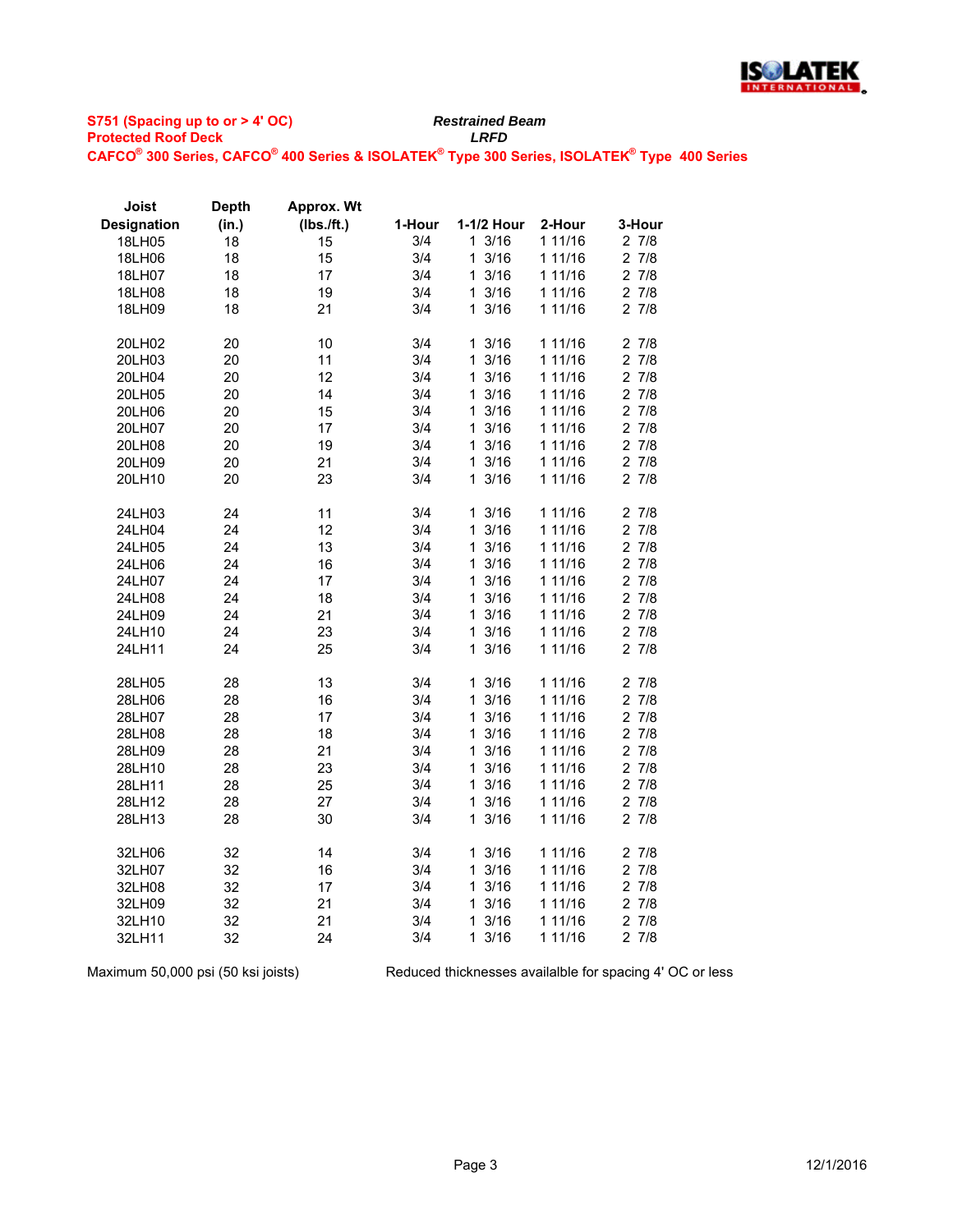

| Joist              | <b>Depth</b> | <b>Approx. Wt</b> |        |                           |                    |                   |
|--------------------|--------------|-------------------|--------|---------------------------|--------------------|-------------------|
| <b>Designation</b> | (in.)        | (Ibs./ft.)        | 1-Hour | 1-1/2 Hour                | 2-Hour             | 3-Hour            |
| 32LH12             | 32           | 27                | 3/4    | 13/16                     | 1 11/16            | 27/8              |
| 32LH13             | 32           | 30                | 3/4    | 13/16                     | 1 11/16            | 27/8              |
| 32LH14             | 32           | 33                | 3/4    | 13/16                     | 1 11/16            | 27/8              |
| 32LH15             | 32           | 35                | 3/4    | 13/16                     | 1 11/16            | 27/8              |
|                    |              |                   |        |                           |                    |                   |
| 36LH07             | 36           | 16                | 3/4    | 13/16<br>$1 \frac{3}{16}$ | 1 11/16            | 27/8<br>$2 \t7/8$ |
| 36LH08             | 36           | 18                | 3/4    |                           | 1 11/16            | 27/8              |
| 36LH09             | 36           | 21                | 3/4    | 13/16                     | 1 11/16            |                   |
| 36LH10             | 36           | 21                | 3/4    | 13/16                     | 1 11/16            | 27/8              |
| 36LH11             | 36           | 23                | 3/4    | 13/16                     | 1 11/16            | $2 \t7/8$         |
| 36LH12             | 36           | 25                | 3/4    | 13/16                     | 1 11/16            | 27/8              |
| 36LH13             | 36           | 30                | 3/4    | 13/16                     | 1 11/16            | 27/8              |
| 36LH14             | 36           | 36                | 3/4    | 13/16                     | 1 11/16            | 27/8              |
| 36LH15             | 36           | 36                | 3/4    | 13/16                     | 1 11/16            | 27/8              |
| 40LH08             | 40           | 16                | 3/4    | 13/16                     | 1 11/16            | 27/8              |
| 40LH09             | 40           | 21                | 3/4    | 13/16                     | 1 11/16            | 27/8              |
| 40LH10             | 40           | 21                | 3/4    | 13/16                     | 1 11/16            | 27/8              |
| 40LH11             | 40           | 22                | 3/4    | $1 \frac{3}{16}$          | 1 11/16            | 27/8              |
| 40LH12             | 40           | 25                | 3/4    | 13/16                     | 1 11/16            | 27/8              |
| 40LH13             | 40           | 30                | 3/4    | 13/16                     | 1 11/16            | 27/8              |
| 40LH14             | 40           | 35                | 3/4    | 13/16                     | 1 11/16            | $2 \t7/8$         |
| 40LH15             | 40           | 36                | 3/4    | 13/16                     | 1 11/16            | 27/8              |
| 40LH16             | 40           | 42                | 3/4    | 13/16                     | 1 11/16            | 27/8              |
| 44LH09             | 44           | 19                | 3/4    | 13/16                     | 1 11/16            | 27/8              |
| 44LH10             | 44           | 21                | 3/4    | 13/16                     | 1 11/16            | 27/8              |
| 44LH11             | 44           | 22                | 3/4    | 13/16                     | 1 11/16            | 27/8              |
| 44LH12             | 44           | 25                | 3/4    | 13/16                     | 1 11/16            | 27/8              |
| 44LH13             | 44           | 30                | 3/4    | 13/16                     | 1 11/16            | 27/8              |
| 44LH14             | 44           | 31                | 3/4    | $1 \frac{3}{16}$          | 1 11/16            | 27/8              |
| 44LH15             | 44           | 36                | 3/4    | 13/16                     | 1 11/16            | 27/8              |
| 44LH16             | 44           | 42                | 3/4    | 13/16                     | 1 11/16            | 27/8              |
| 44LH17             | 44           | 47                | 3/4    | 13/16                     | 1 11/16            | 27/8              |
| 48LH10             | 48           | 21                | 3/4    | 13/16                     | 1 11/16            | 27/8              |
| 48LH11             | 48           | 22                | 3/4    | 13/16                     | 1 11/16            | 27/8              |
| 48LH12             | 48           | 25                | 3/4    | 13/16                     | 1 11/16            | 27/8              |
| 48LH13             | 48           | 29                | 3/4    | 13/16                     | 1 11/16            | 27/8              |
|                    |              |                   |        |                           |                    |                   |
| 48LH14             | 48           | 32                | 3/4    | $1 \frac{3}{16}$<br>13/16 | 1 11/16<br>1 11/16 | 2 7/8             |
| 48LH15             | 48           | 36                | 3/4    |                           |                    | 27/8              |
| 48LH16             | 48           | 42                | 3/4    | 13/16                     | 1 11/16            | $2 \t7/8$         |
| 48LH17             | 48           | 47                | 3/4    | 13/16                     | 1 11/16            | 27/8              |
| 52DLH10            | 52           | 25                | 3/4    | 13/16                     | 1 11/16            | 27/8              |
| 52DLH11            | 52           | 26                | 3/4    | 13/16                     | 1 11/16            | 27/8              |